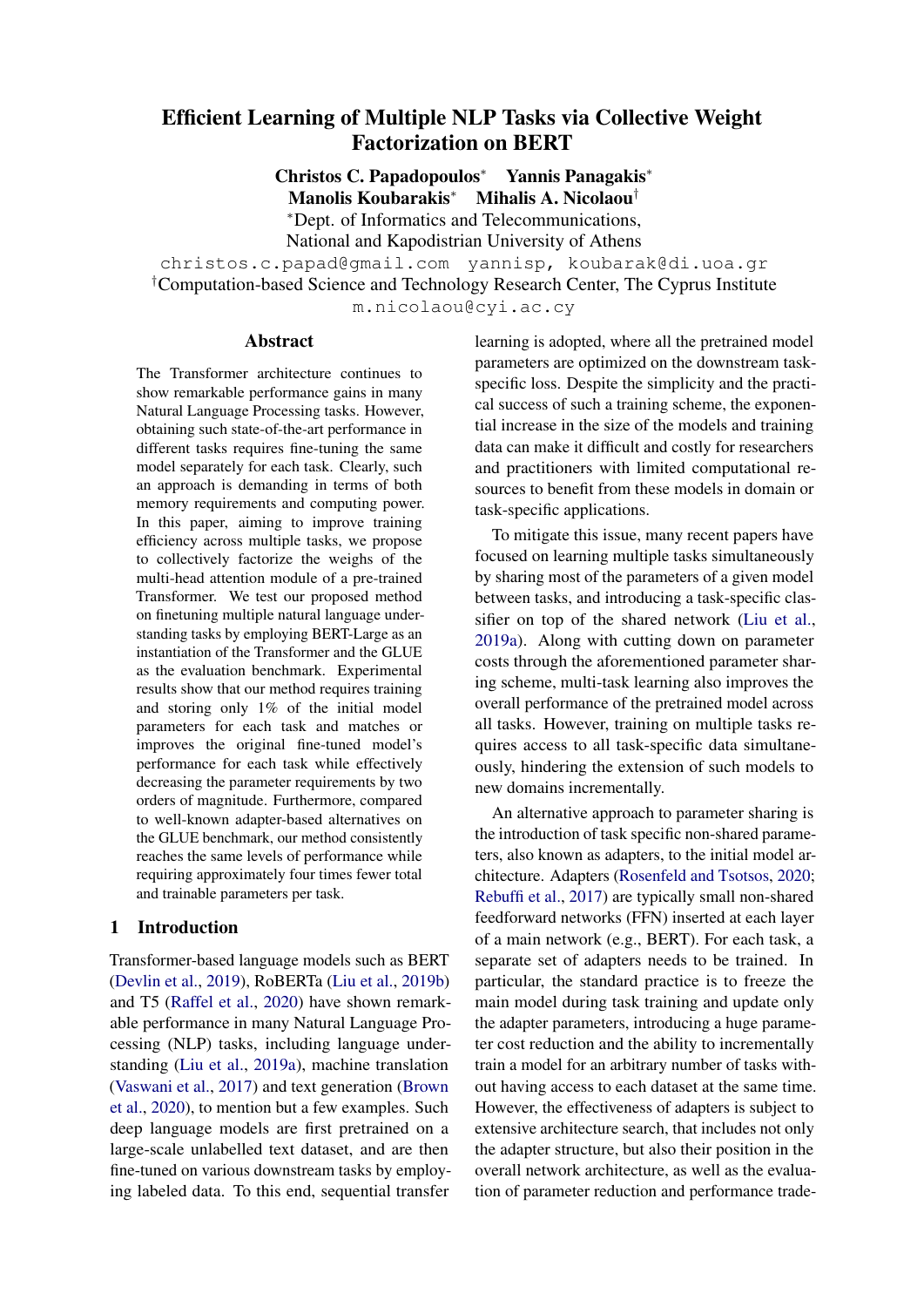offs [\(Houlsby et al.,](#page-6-2) [2019;](#page-6-2) [Pfeiffer et al.,](#page-7-5) [2020a\)](#page-7-5).

Motivated by the above mentioned shortcomings, we introduce a *tensor-based method for adapting a pre-trained Transformer to new unseen NLP tasks by collective weight factorization of network weights*. In particular, our method relies on collecting the Multi Head Attention (MHA) module weight matrices into a high-order tensor and represent it in Tucker format [\(Tucker,](#page-7-6) [1963\)](#page-7-6), by applying a full-rank Tucker decomposition to it (see Fig. [1\)](#page-3-0). This allows training only the decomposition factor matrices while keeping the rest of the network frozen, leading to *significant parameter cost savings without any architecture search*. In short, our contributions are the following:

- We formulate a method for efficient learning of multiple NLP tasks, utilising a Tucker decomposition of the tensor consisting of the weights of a pre-trained Transformer. Compared to adapter-based alternatives, we are able to achieve high parameter cost reductions without resorting to a costly architecture search.
- We experimentally show that our method matches adapter-based alternatives and full model fine-tuning in terms of performance by evaluating it on the GLUE benchmark. Compared to adapters, we achieve over four times less total parameters and only need to train 1% of the model's parameters for each task.
- We study the effect of applying our method to different parts of the Transformer architecture, similarly to other studies, e.g., [\(Lu et al.,](#page-7-7) [2021;](#page-7-7) [Houlsby et al.,](#page-6-2) [2019;](#page-6-2) [Tay et al.,](#page-7-8) [2020b\)](#page-7-8) . Interestingly, our results suggest that applying adaptation methods to the MHA mechanism can still perform well or even better than when applied to fully connected layers.

The organization of the rest of the paper is as follows. Section [2](#page-1-0) discusses closely related work. In Section [3,](#page-2-0) we introduce the proposed methodology. In Section [4,](#page-4-0) we provide implementation details of our method and present experimental results. Conclusions are drawn in Section [5.](#page-5-0)

# <span id="page-1-0"></span>2 Related Work

This work lies at the intersection of multi-source domain adaption, while further incorporating tensor decompositions for the parametrization of the Transformer architecture.

A primary approach for fine-tuning deep learning models in the context of multi-source domain adaptation is adapter learning. Adapters were introduced in Computer Vision as a way to efficiently fine-tune a model by adding extra adapter modules to the network [\(Rosenfeld and Tsotsos,](#page-7-3) [2020;](#page-7-3) [Re](#page-7-4)[buffi et al.,](#page-7-4) [2017\)](#page-7-4) and have been extended to the NLP domain as well. Specifically, involving the Transformer architecture [\(Vaswani et al.,](#page-8-0) [2017\)](#page-8-0), [Stickland and Murray](#page-7-9) [\(2019\)](#page-7-9) fine-tune the pretrained transformer BERT [\(Devlin et al.,](#page-6-0) [2019\)](#page-6-0) with a multi-task strategy by training task-specific adapters along with the rest of the model. [Houlsby](#page-6-2) [et al.](#page-6-2) [\(2019\)](#page-6-2) propose using adapters to efficiently learn multiple tasks in an incremental manner by fine-tuning only the task specific model adapters each time. Likewise, [Pfeiffer et al.](#page-7-10) [\(2020b\)](#page-7-10) adapt the pretrained multilingual model XLM-R [\(Con](#page-6-3)[neau et al.,](#page-6-3) [2020\)](#page-6-3) to other languages through training language-specific adapters. In [\(Pfeiffer et al.,](#page-7-11) [2021\)](#page-7-11), a simpler architecture is presented where adapters are only added after the feed-forward part of the attention module. The placement and internal structure of adapters is non-trivial and may impact model efficiency, thus adapters require extensive experimentation before they are deployed [\(Pfeiffer et al.,](#page-7-5) [2020a\)](#page-7-5). In contrast, the method proposed in this paper is straightforward to implement, without requiring any architecture search. Additionally, the number of trainable parameters is even less than adapter-based counterparts, while performance is comparable or better.

Instead of adding extra task-specific parameters to the model as in the adapter case, a number of works aim to directly modulate the layer weights for each task. These methods are mostly based on the hypernetwork scheme [\(Ha et al.,](#page-6-4) [2017\)](#page-6-4) in which the weights of a network are generated dynamically by using another network. An alternative strategy is modulating the activations of the network layers as seen in [\(Perez et al.,](#page-7-12) [2018\)](#page-7-12) where question encodings are used to modulate the activation maps of a convolutional network. [Tay et al.](#page-7-8) [\(2020b\)](#page-7-8) use a hypernetwork scheme based on decomposable projections to create efficient multi-task transformers utilising training strategies similar to [\(Stickland](#page-7-9) [and Murray,](#page-7-9) [2019\)](#page-7-9).

In the context of deep learning, tensor methods are often used to compress a model or make its operations faster [\(Panagakis et al.,](#page-7-13) [2021\)](#page-7-13). A prominent idea in this area is reshaping the weight matri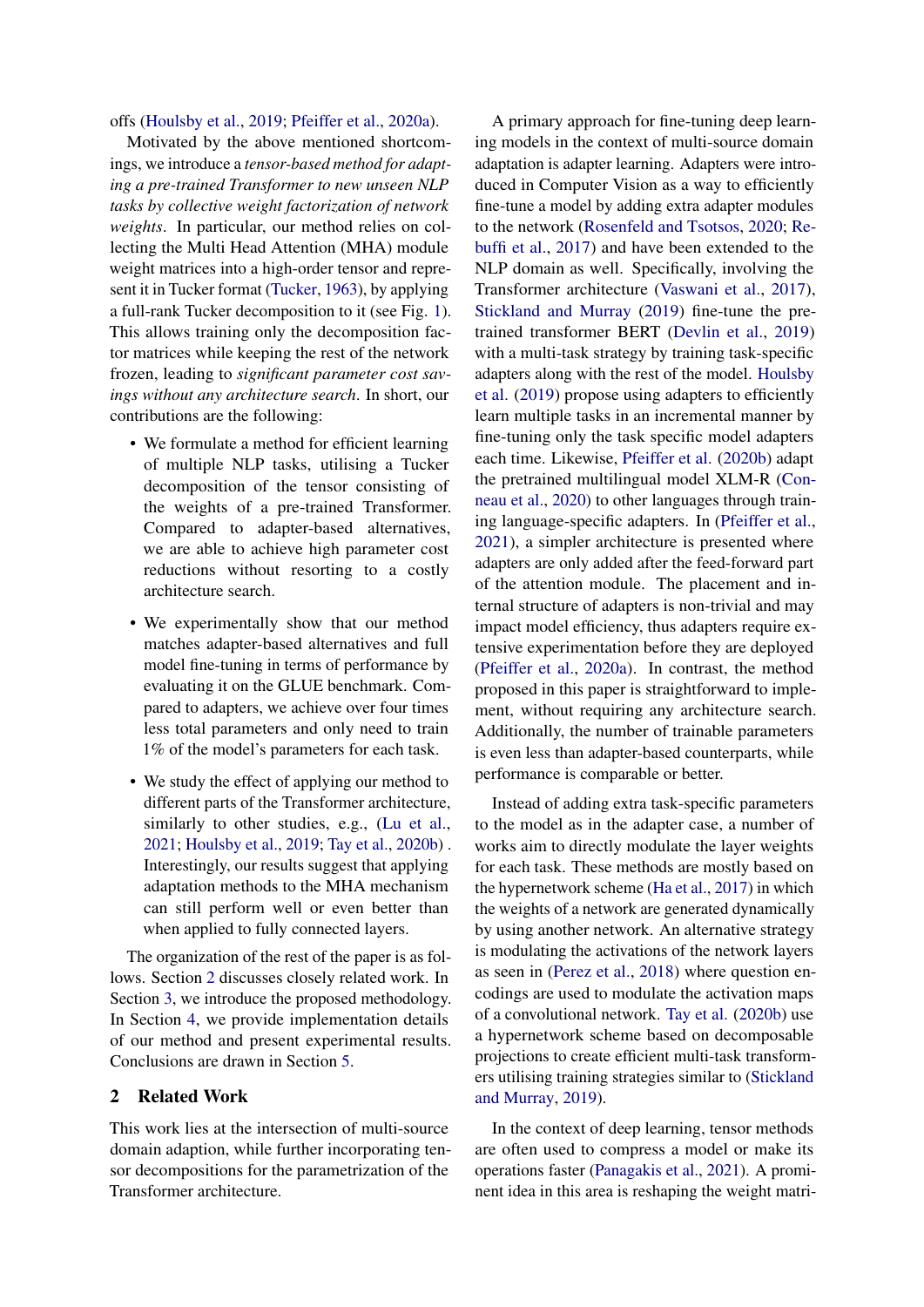ces of network layers into high order tensors and decomposing them to achieve high compression rates. Similar to the decomposition of convolutional [\(Bulat et al.,](#page-6-5) [2020\)](#page-6-5) and fully connected layers [\(Novikov et al.,](#page-7-14) [2015\)](#page-7-14), [Khrulkov et al.](#page-6-6) [\(2019\)](#page-6-6) propose to compress the embedding matrices of NLP architectures by reshaping them into tensors and then use the Tensor-Train (TT) Decomposition [\(Oseledets,](#page-7-15) [2011\)](#page-7-15) on them. The same strategy is used in [\(Tjandra et al.,](#page-7-16) [2017\)](#page-7-16) where all the weight matrices of an RNN or an LSTM unit are again decomposed into a TT format.

The main novelty behind our work lies in utilizing the Tucker decomposition in a collective weight factorization context, in order to efficiently extend pretrained Transformer models to new tasks within the NLP domain. We show that selectively grouping and decomposing specific layers (such as the MHA modules) can lead to efficient NLP task adaptation with little to no architecture search, while retaining strong performance.

# <span id="page-2-0"></span>3 Collective Weight Factorization for Incremental Task Learning

In this section, we present our method which is based on the collection of a pretrained network's weight matrices into a single high-order tensor. We then introduce task-specific factor matrices by decomposing the said tensor using a Tucker decomposition on the collected weight matrices and training the factor components of the decomposition via backpropagation. A visual overview of the proposed method is presented in Fig. [1.](#page-3-0)

## 3.1 Preliminaries

We consider learning models  $h_1, h_2, \ldots, h_N$  for tasks  $T_1, T_2, \ldots, T_N$  that become available in any order, with each model  $h_i$  has  $\theta_i$  parameters. This is in contrast to multi-task learning where all the tasks are available at train-time, with some or all parameters being jointly trained and shared between tasks, i.e.,  $\theta_1 = \theta_2 = \theta_N$ . Our hypothesis is that the weights of a big model trained on a generic task using huge amounts of data can be successfully utilized to fine-tune new models on new tasks, while keeping the number of newly introduced weights for training to a minimum.

Notation. We denote matrices by capital letters in italics (e.g.,  $M$ ) and tensors by caligraphic capital letters (e.g.,  $T$ ). We use a colon to denote all the elements of a mode, e.g.,  $\mathcal{T}_{:,:,i_2}$  for the frontal

slices of a 3-way tensor. The *mode-*n *unfolding* of a tensor  $\mathcal{T} \in \mathbb{R}^{I_0 \times I_1 \times \ldots \times I_N}$  is defined as a matrix  $P_{[n]} \in \mathbb{R}^{I_n \times I_M}$  with  $I_M = \prod_{k=0, k \neq n}^{N} I_k$ . Finally, we define the n*-mode product* of a tensor  $\mathcal{T} \in \mathbb{R}^{I_0 \times I_1 \times \ldots \times I_N}$  with a matrix  $M \in \mathbb{R}^{J \times I_M}$  as the result of multiplying the matrix with the mode*n* unfolding of the tensor:  $\mathcal{T} \times_n M = MT_{[n]} \in$  $\mathbb{R}^{I_0 \times \ldots \times I_{n-1} \times J \times I_{n+1} \times \ldots \times I_N}$ 

Tucker Decomposition. The Tucker decom-position [\(Tucker,](#page-7-6) [1963\)](#page-7-6) of an *n*-way tensor  $T \in$  $\mathbb{R}^{I_0 \times I_1 \times \ldots \times I_N}$  decomposes the tensor  $\mathcal T$  into a core tensor  $\mathcal{G} \in \mathbb{R}^{R_0 \times R_1 \times \ldots \times R_N}$  and a set of factor matrices  $F^{(n)} \in \mathbb{R}^{R_k \times I_k}$  and can be regarded as a higher order Principal Component Analysis (PCA). The decomposed tensor is expressed as the n-mode product of the core tensor with the corresponding factor matrix:

$$
\mathcal{T} = \mathcal{G} \times_1 F^{(1)} \times_2 F^{(2)} \times \ldots \times_n F^{(n)} \qquad (1)
$$

Computing the core and factor matrices [\(De Lath](#page-6-7)[auwer et al.,](#page-6-7) [2000\)](#page-6-7) requires unfolding the tensor along each mode, performing Singular Value Decomposition (SVD) and storing the left singular vectors of the decomposition. The core is then computed by multiplying the initial tensor  $T$  with the transpose of each factor matrix:

$$
G = \mathcal{T} \times_1 F^{(1)^T} \times_2 F^{(2)^T} \times \ldots \times_n F^{(n)^T} \tag{2}
$$

It is well known that *low-rank* Tucker decomposition can reduce parameters [\(Kolda and Bader,](#page-6-8) [2009\)](#page-6-8). In this work however, we do not use Tucker for compression of an individual model, but rather to capture task-agnostic components of model weights that are shared amongst tasks, making finetuning to multiple tasks much more efficient.

### 3.2 Collective weight factorization

Throughout the rest of the paper, we consider the collective factorization of the MHA module of a transformer which consists of multiple attention modules as in [\(Vaswani et al.,](#page-8-0) [2017\)](#page-8-0). Concretely, the attention operation consists of queries and keys of dimension  $d_k$  stacked into matrices  $Q, K$  and values of dimension  $d_v$  stacked into the matrix  $V$ :

$$
Att(Q, K, V) = softmax(\frac{QK^T}{\sqrt{d_k}})V \quad (3)
$$

The multi-head attention is then formed by concatenating multiple attention heads and parameterized with a *hidden size* h. Each head linearly projects each Q, K, V input with matrices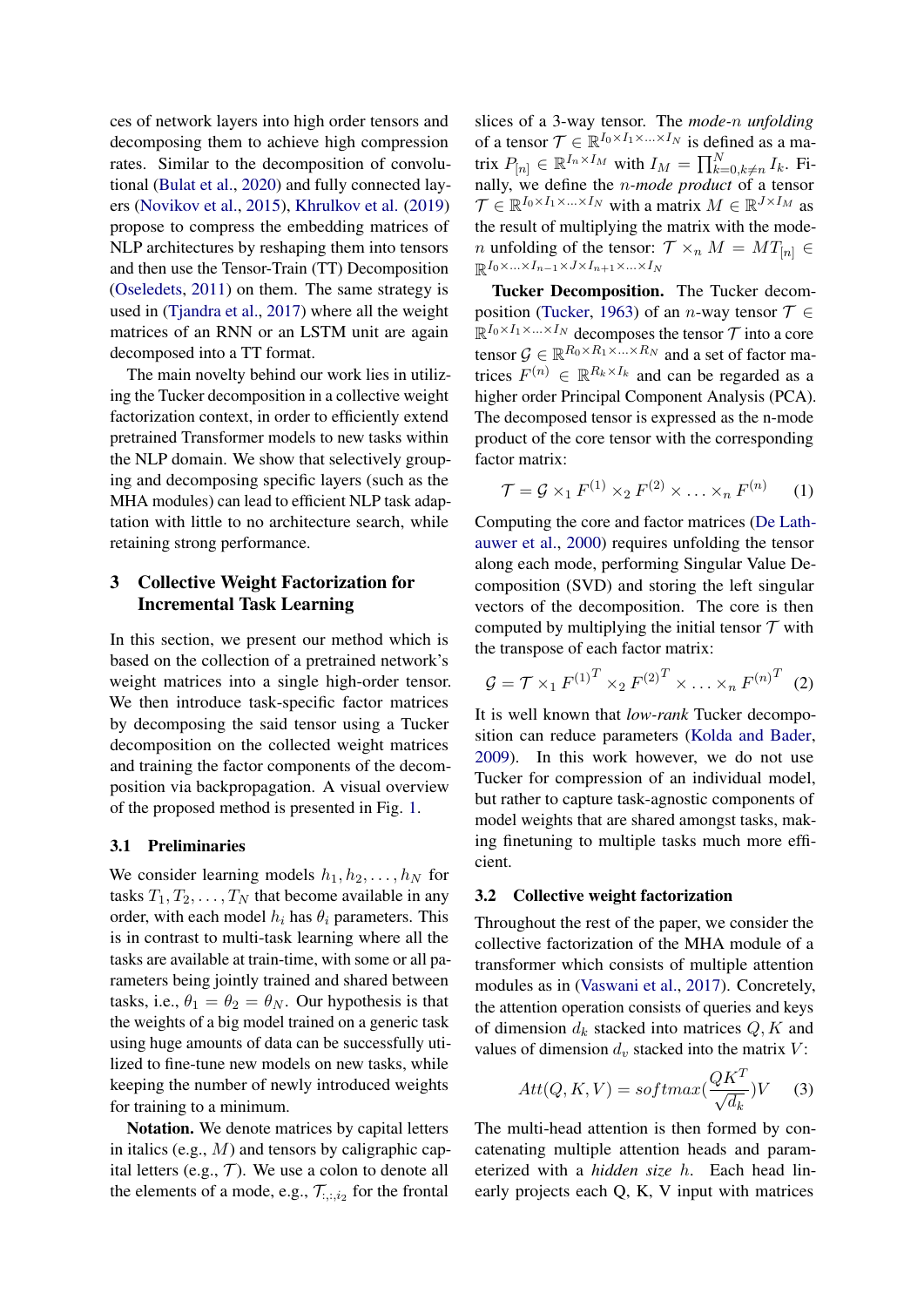<span id="page-3-0"></span>

Figure 1: The MHA mechanism of each encoder block L is constructed from a slice of the n-mode product of a core tensor and n factor matrices. The core tensor along with the FFN module of each encoder block are frozen and shared between tasks. Without loss of generality, we depict the stacked weights tensor using three dimensions for easier comprehension.

 $W_i^Q$  $i^{Q}, W_{i}^{K} \in \mathbb{R}^{h \times d_{k}}, W_{i}^{V} \in \mathbb{R}^{h \times d_{u}}$ . The concatenation of the different heads is then projected using a matrix  $W^O \in \mathbb{R}^{n_{heads}d_u \times h}$ :

$$
MHA(h) = Concat(head_1, ..., head_{nheads})W^O,
$$
  
\n
$$
head_i = Att(QW_i^Q, KW_i^K, VW_i^V)
$$
  
\n(4)

In this work, following the implementation of the BERT-Large model, we consider a Transformer built by stacking 24 identical encoder blocks, with each block consisting of two residual modules, containing a MHA and a FFN modules followed by a normalization layer [\(Ba et al.,](#page-6-9) [2016\)](#page-6-9). The MHA mechanism is modeled using four matrices,  $W_Q, W_K, W_V, W_O \in \mathbb{R}^{h \times h}$  with the first three being the concatenation of the head matrices defined in (4) with  $d_u = d_k = h/nheads$  and with  $h = 1024$ . The FFN is a 2-layer fully connected network with weight matrices  $W_1 \in \mathbb{R}^{h \times 4h}, W_2 \in$  $\mathbb{R}^{4h \times h}$  and a non-linearity between them. Since the MHA matrices are of the same dimensionality, we can construct a high order tensor by grouping each set of weight matrices in each MHA present in every layer of the transformer encoder.

Concretely, we first collect and parameterize the multi-head self-attention weight matrices  $W_Q, W_K, W_V, W_O \in \mathbb{R}^{h \times h}$  of a transformer pretrained on large amounts of data into a 4-way tensor  $W \in \mathbb{R}^{I_0 \times I_1 \times I_2 \times I_3}$ . Mode  $I_0$  points to layers

in the network,  $I_1$  to the index of each of the 4 matrices in the MHA mechanism, and  $I_2$ ,  $I_3$  to the dimension of input and output features of the layers respectively. Specifically, for the BERT-Large model which is the basis of our experiments,  $W \in \mathbb{R}^{24 \times 4 \times 1024 \times 1024}$ . We can then express the above tensor in Tucker form by applying a full rank Tucker decomposition to it:

$$
W = \mathcal{G} \times_1 F^{(1)} \times_2 F^{(2)} \times_3 F^{(3)} \times_4 F^{(4)}.
$$
 (5)

The core tensor  $\mathcal G$  can be thought of as the collection of the principal components of the task agnostic model's weights, and it is shared among tasks. Since the decomposition is full rank, i.e.,  $F^{(n)}$   $\in$  $\mathbb{R}^{R_k \times I_k}$  and  $R_k = I_k$ , the factor matrices act as weight-modulating components and transform the core tensor  $G$  along its modes. Intuitively, the first two factors capture layer-wise and component-wise interactions between weight matrix elements with the same position.  $F^{(3)}$ ,  $F^{(4)}$  function as shared linear projections for all the  $W_i^Q$  $W_i^Q, W_i^K, W_i^V$  attention head weight matrices. The factors scale with the hidden size  $h$  of the pretrained model since the total number of parameters for the Tucker tensor is given by:

$$
N_t = \prod_{k=0}^{4} R_k + \sum_{k=0}^{4} R_k \times I_k
$$
 (6)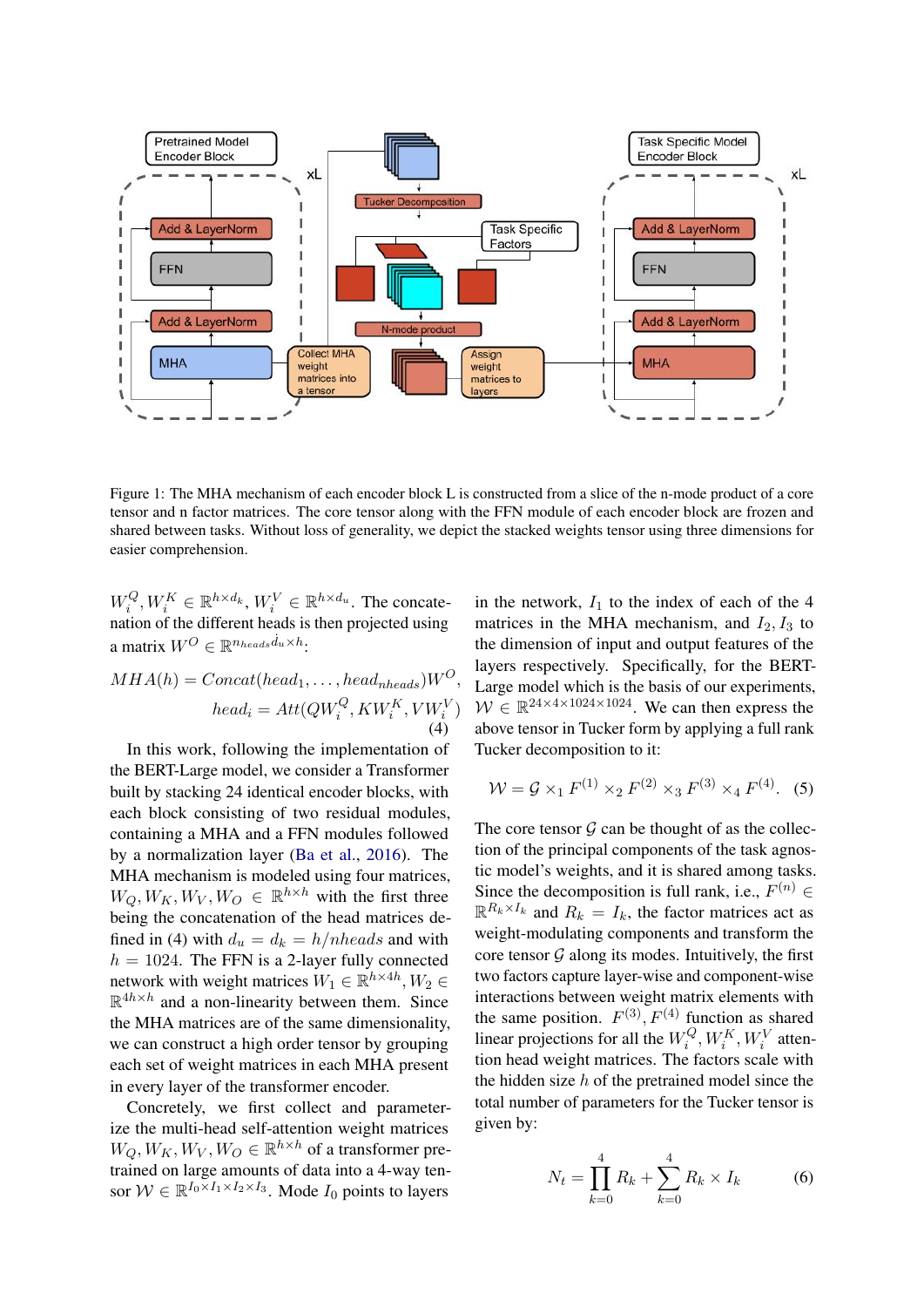where  $R_3, R_4 = h$ . During training, we adapt the pretrained core tensor  $G$  to each new task  $S$  by freezing the core and training the factor matrices with the task-specific data. We do not train any other part except the final classification head of the network leading to extensive parameter savings.

Inference. Our method can be viewed as a special form of a tensor contraction layer [\(Kossaifi](#page-7-17) [et al.,](#page-7-17) [2020\)](#page-7-17) where the resulting output tensor is of the same dimensions as the input. During the forward pass the core tensor  $G$  is multiplied along each mode with the corresponding task factor matrix  $F^{(N)}$ . The resulting weight tensor holds the weight matrices of each MHA layer in the form of slices  $W_{i_0,i_1,..}$  obtained by fixing all but the two last indices of the tensor. Once the weight tensor is formed, the slices are passed to their respective layers and inference is performed as in the standard version of the model.

# <span id="page-4-0"></span>4 Experimental Evaluation

In this section, we provide implementation details and discuss our experiments. Our models are based on the existing open source PyTorch implementa-tion of a well-known Transformer model<sup>[1](#page-4-1)</sup>, while TensorLy [\(Kossaifi et al.,](#page-7-18) [2019\)](#page-7-18) is used for the tensor operations.

#### 4.1 Implementation Details.

We construct a high-order tensor by collecting the MHA weight matrices of a pretrained BERT-Large model with  $h = 1024$  and 24 layers, leading to a 4-way tensor as described in Section 3. We then decompose this tensor and use it to initialize training on each task. We then freeze all the layers except the biases, the normalization layers and the final classification layer which consists of a fully connected layer and a classification head. Classification is done as in [\(Devlin et al.,](#page-6-0) [2019\)](#page-6-0) by passing a special [CLS] token from the encoder output sequence to the final classification head.

### <span id="page-4-2"></span>4.2 Experiments with GLUE.

We experimented with GLUE [\(Wang et al.,](#page-8-1) [2019\)](#page-8-1) since it is a well-known benchmark utilized in the majority of previous works on multitask and incremental learning in order to assess performance. The dataset itself consists of 9 NLP text-classification tasks: CoLA [\(Warstadt et al.,](#page-8-2) [2018\)](#page-8-2) and SST2 [\(Socher et al.,](#page-7-19) [2013\)](#page-7-19) are single sentence classification tasks focusing on linguistic acceptability and binary sentiment classification respectively. MRPC [\(Dolan and Brockett,](#page-6-10) [2005\)](#page-6-10), STS-B [\(Cer et al.,](#page-6-11) [2017\)](#page-6-11) and QQP (Quora Question Pairs) are semantic similarity tasks (STS-B is treated as a regression task with scores 1-5). The remaining tasks are all related to inference. MNLI [\(Williams et al.,](#page-8-3) [2018\)](#page-8-3) and RTE are hypothesis entailment classification tasks. QNLI [\(Rajpurkar](#page-7-20) [et al.,](#page-7-20) [2016\)](#page-7-20) requires the model to predict whether the piece of text following a given question contains the answer to that question. Finally, WNLI [\(Levesque et al.,](#page-7-21) [2012\)](#page-7-21) is a reading comprehension task where the task is to predict the reference of a pronoun appearing in a sentence. Following other works [\(Devlin et al.,](#page-6-0) [2019;](#page-6-0) [Houlsby et al.,](#page-6-2) [2019;](#page-6-2) [Stickland and Murray,](#page-7-9) [2019\)](#page-7-9), we exclude this task from our results and calculate the test set using a naive majority class label classification.

We performed a hyperparameter search to select the best learning rate, among  $\{10^{-5}, 2 \cdot 10^{-5}, 3 \cdot \}$  $10^{-5}$ ,  $2 \cdot 10^{-4}$ ,  $3 \cdot 10^{-4}$ , and batch size 16 or 32 for each task. We train for 10 epochs. Contrary to adapter-based approaches, our method is straightforward and does not require further architecture search to decide on the best size-performance tradeoff and optimal adapter placement within the network. We use the Adam optimizer [\(Loshchilov](#page-7-22) [and Hutter,](#page-7-22) [2019\)](#page-7-22) with  $\beta_1 = 0.9, \beta_2 = 0.999$  and a weight decay of 0.01. Finally, we linearly increased the learning rate to the specified value for the first 10% of the training steps. All of our training runs were done using a single computing node with four NVIDIA V100 GPUs.

# 4.3 Collective FFN factorization.

We are interested in investigating the performance of our method when applied using the second FFN weight matrix of each encoder block and comparing it to the factorized multi-head attention variant that we presented in Sec. [3.](#page-2-0) It is noted that other works [\(Lu et al.,](#page-7-7) [2021;](#page-7-7) [Houlsby et al.,](#page-6-2) [2019;](#page-6-2) [Tay](#page-7-8) [et al.,](#page-7-8) [2020b\)](#page-7-8) have suggested that fine-tuning or applying adaptation methods only to the second fully connected layer yields better results than applying the same methods to the MHA modules. In order to test this hypothesis in an multi-task adaptation setting, we utilise the strategy of folding layer weight matrices and decomposing them using tensor decompositions (Sec. [3\)](#page-2-0). Using that same strategy, we can incorporate collective FFN factorization

<span id="page-4-1"></span><sup>1</sup> https://huggingface.co/bert-large-uncased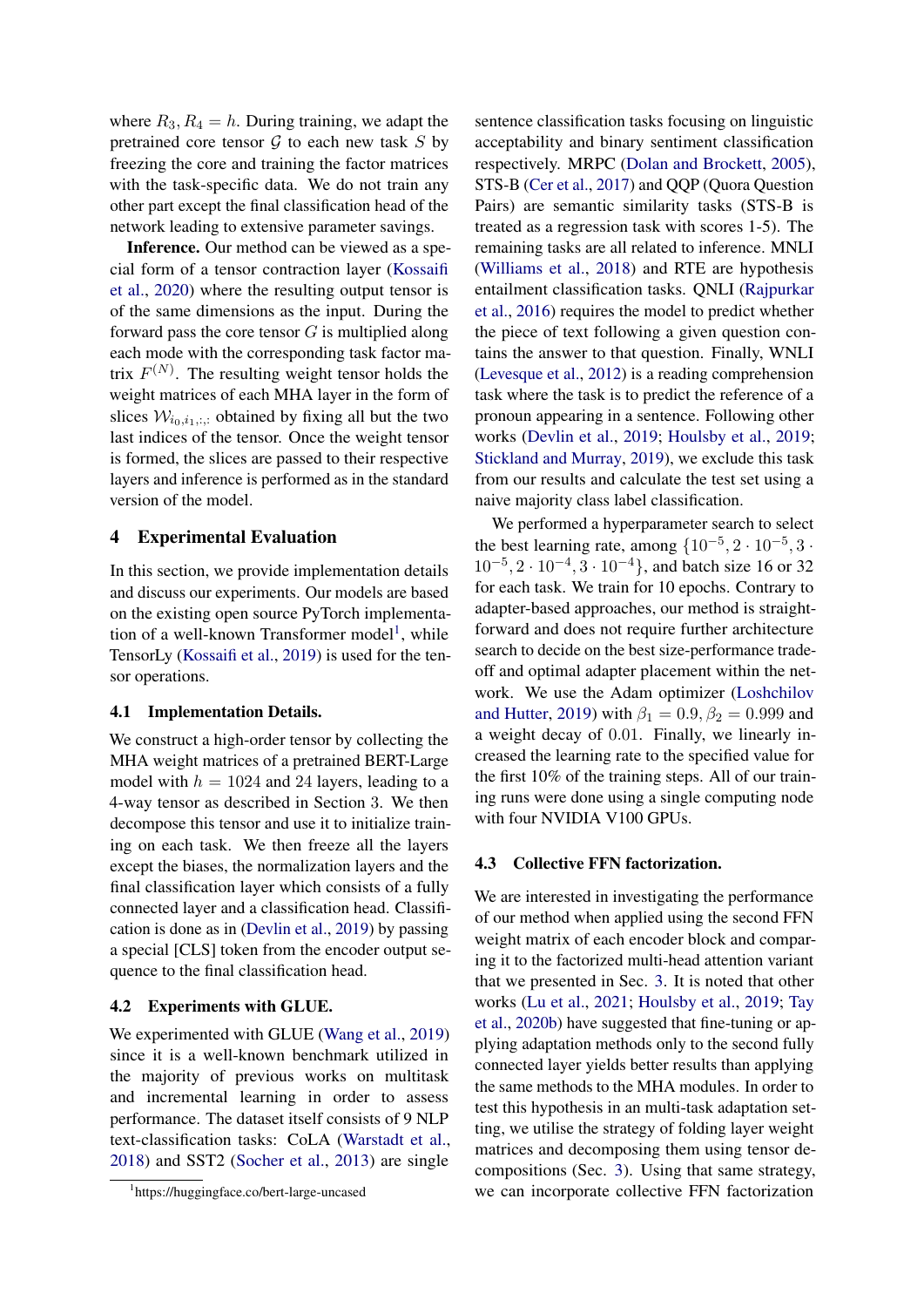<span id="page-5-1"></span>

| Model                  | <b>Total</b><br><b>Parameters</b> | Trainable<br>Parameters | CoLA | <b>SST</b> | <b>MRPC</b> | STS-B     | <b>OOP</b> | $MNLI_m$ | $MNLI_{mm}$ | ONLI | <b>RTE</b> | <b>GLUE Score</b> |
|------------------------|-----------------------------------|-------------------------|------|------------|-------------|-----------|------------|----------|-------------|------|------------|-------------------|
| (Devlin et al., 2019)  | 9x                                | 100%                    | 60.5 | 94.9       | 89.3/85.4   | 87.6/86.5 | 72.1/89.3  | 86.7     | 85.9        | 92.7 | 70.1       | 80.5              |
| (Houlsby et al., 2019) | 1.3x                              | 3.6%                    | 59.2 | 943        | 88.7/84.3   | 87.3/86.1 | 71.5/89.4  | 85.4     | 85.0        | 92.4 | 71.6       | 80.2              |
| <b>Ours-MHA</b>        | 1.075x                            | 1%                      | 61.6 | 93.6       | 88.6/84.5   | 87.1/85.8 | 72.1/89.1  | 85.7     | 85.4        | 92.3 | 70.9       | 80.3              |
| <b>Ours-FFN</b>        | 1.075x                            | $1\%$                   | 61.9 | 93.6       | 86.8/82.5   | 84.9/83.8 | 71.7/89.0  | 85.6     | 84.7        | 92.1 | 67.1       | 79.4              |

Table 1: GLUE test-set results reported from the official GLUE website. We report Mathew's Correlation for CoLA, Pearson/Spearman Correlation for STS-B, F1/Accuracy for MRPC and QQP and Accuracy for all other tasks.

<span id="page-5-2"></span>

| Task       | <b>Factorized Attention</b> | <b>Factorized Linear</b> |
|------------|-----------------------------|--------------------------|
| CoLA       | 64.3                        | 60.4                     |
| $SST-2$    | 92.2                        | 93.0                     |
| MRPC       | 87.6                        | 87.8                     |
| STS-B      | 90.0                        | 87.6                     |
| <b>OOP</b> | 89.4                        | 88.9                     |
| MNLI       | 85.8                        | 85.5                     |
| ONLI       | 91.7                        | 91.8                     |
| <b>RTE</b> | 72.6                        | 70.0                     |
| Average    | 84.2                        | 83.1                     |

Table 2: Comparison of factorized MHA and factorized FFN methods. For tasks with two metrics we report the unweighted average. The average score is reported without including the WNLI task.

into our framework by folding the second FFN weight matrix  $W_2 \in \mathbb{R}^{\frac{4h \times h}{4} }$  of each encoder block into a 3-way tensor  $W \in \mathbb{R}^{4 \times h \times h}$ . We then collectively factorize the tensor of all the layers, similarly to the MHA case (Sec. [3\)](#page-2-0). Note that even though the weight matrices of the layers were reshaped to tensors, our decomposition factors  $F^{(n)}$  operate in much the same way as in the MHA attention case. We can then employ a similar training process as the one described in Sec. [4.2.](#page-4-2)

### 4.4 Rank Ablation.

As mentioned in Sec. [3](#page-2-0) we opt for a full-rank decomposition rather than a low-rank one. Our hypothesis is that a low-rank decomposition would lead to the loss of useful information, hindering the effective adaptation to different tasks given our low parameter budget. We have empirically verified this hypothesis by reducing the rank of our decomposition during the training procedure initialization. Concretely, even slight dimensionality reduction (e.g. from 1024 to 768) leads to a significant decrease in performance (e.g. from 61% to 35% in the CoLA dataset/task), with performance becoming gradually worse when further reducing dimensionality.

#### 4.5 Results and Discussion

For the first set of experiments, our results in table [1](#page-5-1) show that our MHA variant yields competitive results on the GLUE dataset, being comparable or better than the adapter-based alternative of [\(Houlsby et al.,](#page-6-2) [2019\)](#page-6-2), albeit requiring *significantly* less total and trainable parameters. In fact, given that the large version of BERT consists of 330M parameters, our approach requires four times less total parameters for all of the GLUE tasks and, for each task, we train at most 1% of the initial model's parameters. Compared to adapters, this leads to an almost four times reduction in the number of training parameters - without relying on extensive parameter search, on which adapters are heavily reliant [\(Stickland and Murray,](#page-7-9) [2019;](#page-7-9) [Houlsby et al.,](#page-6-2) [2019\)](#page-6-2). Our method does not introduce extra hyperparameters since the decomposition is always full rank, thus it is also simpler to implement and optimize.

Our second set of experiments is related to recent findings that the fully connected modules of the transformer architecture tend to be more important for a model's performance [\(Kitaev et al.,](#page-6-12) [2020;](#page-6-12) [Tay](#page-7-23) [et al.,](#page-7-23) [2020a\)](#page-7-23). A number of works have confirmed this claim under different settings [\(Houlsby et al.,](#page-6-2) [2019;](#page-6-2) [Tay et al.,](#page-7-8) [2020b;](#page-7-8) [Lu et al.,](#page-7-7) [2021\)](#page-7-7), where either the network is trained by remaining frozen except for the FFN module or the second fully connected layer of the FFN is chosen for some weight modulation method. We also selected the second fully connected layer of the FFN module and applied our collective factorization scheme to it. However, when comparing the two variants of our method, the MHA module variant seems to consistently be the better method when it comes to both the Glue test set (table [1\)](#page-5-1) and the dev set (table [2\)](#page-5-2).

# <span id="page-5-0"></span>5 Conclusions and Future Work

We introduced a collective weight factorization method for adapting a pre-trained transformer to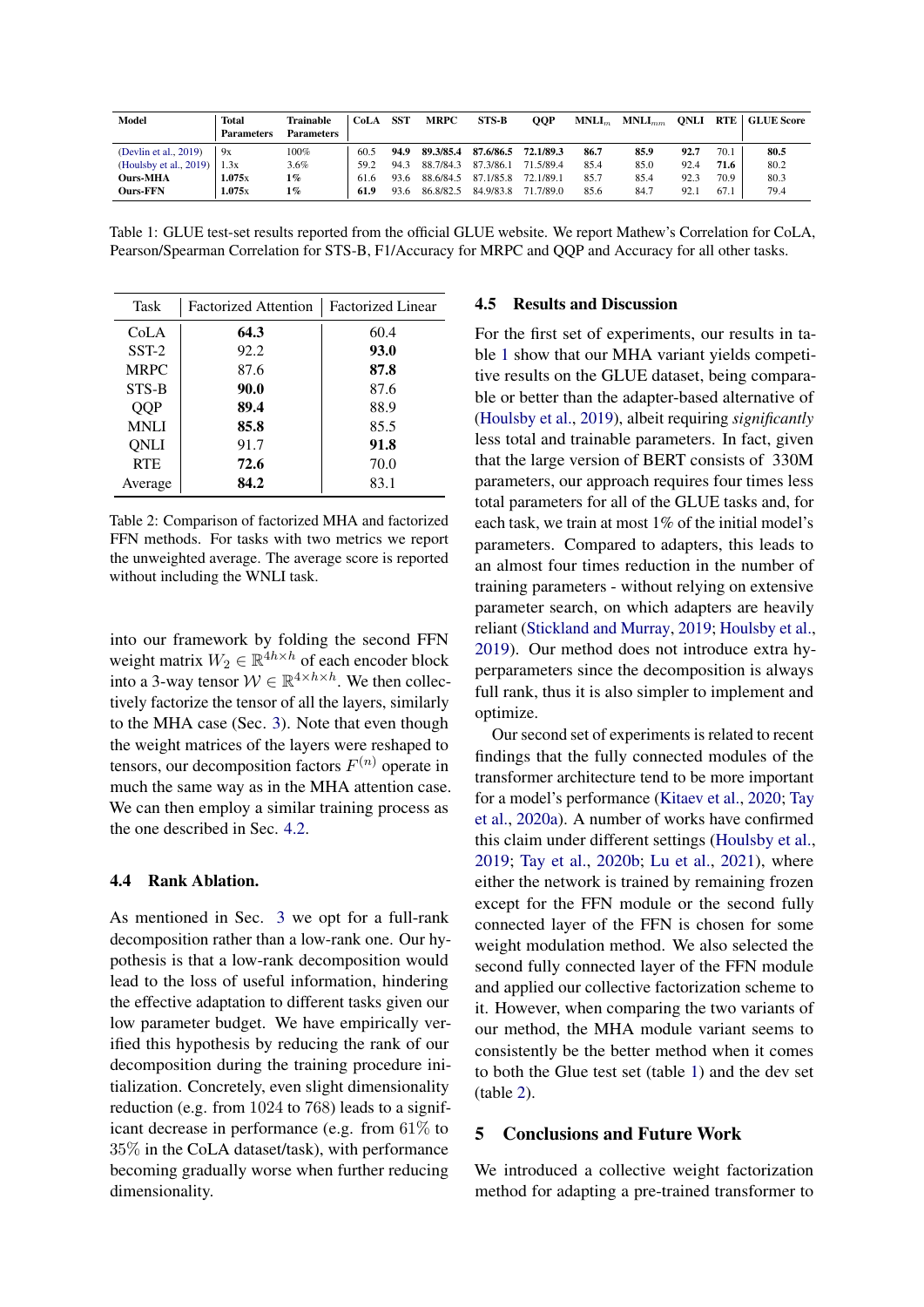multiple NLP tasks in an efficient manner. The proposed method is more efficient in terms of total parameters needed and percentage of model parameters trained and stored for each new task. Furthermore, we investigated the effect of our method when applied to different components of the Transformer. The results indicate that the multi-head attention mechanism can effectively adapt to different tasks and achieve competitive results when it is the only trained component, leading to the conclusion that more research needs to be done on the contribution of the different parts of the Transformer to its performance, and the correlation of the performance to the data used for training.

A limitation of out work is that the proposed factorization scheme operates on a single type of module, i.e. requiring same number of weight matrices and matrix dimensions. We plan to extend our method in order to be able to incorporate different types of modules (such as the FFN and MHA) in a joint factorization scheme. Taking into account recent advances in the extension of pretrained transformers to different modalities [\(Lu et al.,](#page-7-7) [2021\)](#page-7-7), one can also investigate the extension of the proposed method to adapt pretrained Transformer networks to new modalities, incorporating diverse tasks while maintaining a minimum overhead in terms of additional trainable and total parameters.

#### Acknowledgments

The research work was supported by the Hellenic Foundation for Research and Innovation (H.F.R.I.) under the "First Call for H.F.R.I. Research Projects to support Faculty members and Researchers and the procurement of high-cost research equipment grant" (Project Number: HFRI-FM17-2351). This work was also supported by a grant from The Cyprus Institute on Cyclone under project ID p055.

### References

- <span id="page-6-9"></span>Lei Jimmy Ba, Jamie Ryan Kiros, and Geoffrey E.<br>Hinton. 2016. Layer normalization. CoRR, Layer normalization. *CoRR*, abs/1607.06450.
- <span id="page-6-1"></span>Tom B. Brown, Benjamin Mann, Nick Ryder, Melanie Subbiah, Jared Kaplan, Prafulla Dhariwal, Arvind Neelakantan, Pranav Shyam, Girish Sastry, Amanda Askell, Sandhini Agarwal, Ariel Herbert-Voss, Gretchen Krueger, Tom Henighan, Rewon Child, Aditya Ramesh, Daniel M. Ziegler, Jeffrey Wu, Clemens Winter, Christopher Hesse, Mark Chen, Eric Sigler, Mateusz Litwin, Scott Gray, Benjamin Chess, Jack Clark, Christopher Berner, Sam McCandlish,

Alec Radford, Ilya Sutskever, and Dario Amodei. 2020. Language models are few-shot learners. In *Advances in Neural Information Processing Systems 33*.

- <span id="page-6-5"></span>Adrian Bulat, Jean Kossaifi, Georgios Tzimiropoulos, and Maja Pantic. 2020. Incremental multi-domain learning with network latent tensor factorization. *Proceedings of the AAAI Conference on Artificial Intelligence*.
- <span id="page-6-11"></span>Daniel Cer, Mona Diab, Eneko Agirre, Iñigo Lopez-Gazpio, and Lucia Specia. 2017. SemEval-2017 task 1: Semantic textual similarity multilingual and crosslingual focused evaluation. In *Proceedings of the 11th International Workshop on Semantic Evaluation*.
- <span id="page-6-3"></span>Alexis Conneau, Kartikay Khandelwal, Naman Goyal, Vishrav Chaudhary, Guillaume Wenzek, Francisco Guzmán, Edouard Grave, Myle Ott, Luke Zettlemoyer, and Veselin Stoyanov. 2020. Unsupervised cross-lingual representation learning at scale. In *Proceedings of the 58th Annual Meeting of the Association for Computational Linguistics*.
- <span id="page-6-7"></span>Lieven De Lathauwer, Bart De Moor, and Joos Vandewalle. 2000. A multilinear singular value decomposition. *SIAM journal on Matrix Analysis and Applications*.
- <span id="page-6-0"></span>Jacob Devlin, Ming-Wei Chang, Kenton Lee, and Kristina Toutanova. 2019. BERT: pre-training of deep bidirectional transformers for language understanding. In *Proceedings of the 2019 Conference of the North American Chapter of the Association for Computational Linguistics: Human Language Technologies*.
- <span id="page-6-10"></span>William B. Dolan and Chris Brockett. 2005. Automatically constructing a corpus of sentential paraphrases. In *Proceedings of the Third International Workshop on Paraphrasing*.
- <span id="page-6-4"></span>David Ha, Andrew M. Dai, and Quoc V. Le. 2017. Hypernetworks. In *5th International Conference on Learning Representations*.
- <span id="page-6-2"></span>Neil Houlsby, Andrei Giurgiu, Stanislaw Jastrzebski, Bruna Morrone, Quentin de Laroussilhe, Andrea Gesmundo, Mona Attariyan, and Sylvain Gelly. 2019. Parameter-efficient transfer learning for NLP. In *Proceedings of the 36th International Conference on Machine Learning*.
- <span id="page-6-6"></span>Valentin Khrulkov, Oleksii Hrinchuk, Leyla Mirvakhabova, and Ivan V. Oseledets. 2019. Tensorized embedding layers for efficient model compression. *CoRR*, abs/1901.10787.
- <span id="page-6-12"></span>Nikita Kitaev, Lukasz Kaiser, and Anselm Levskaya. 2020. Reformer: The efficient transformer. In *8th International Conference on Learning Representations*.
- <span id="page-6-8"></span>Tamara G Kolda and Brett W Bader. 2009. Tensor decompositions and applications. *SIAM review*.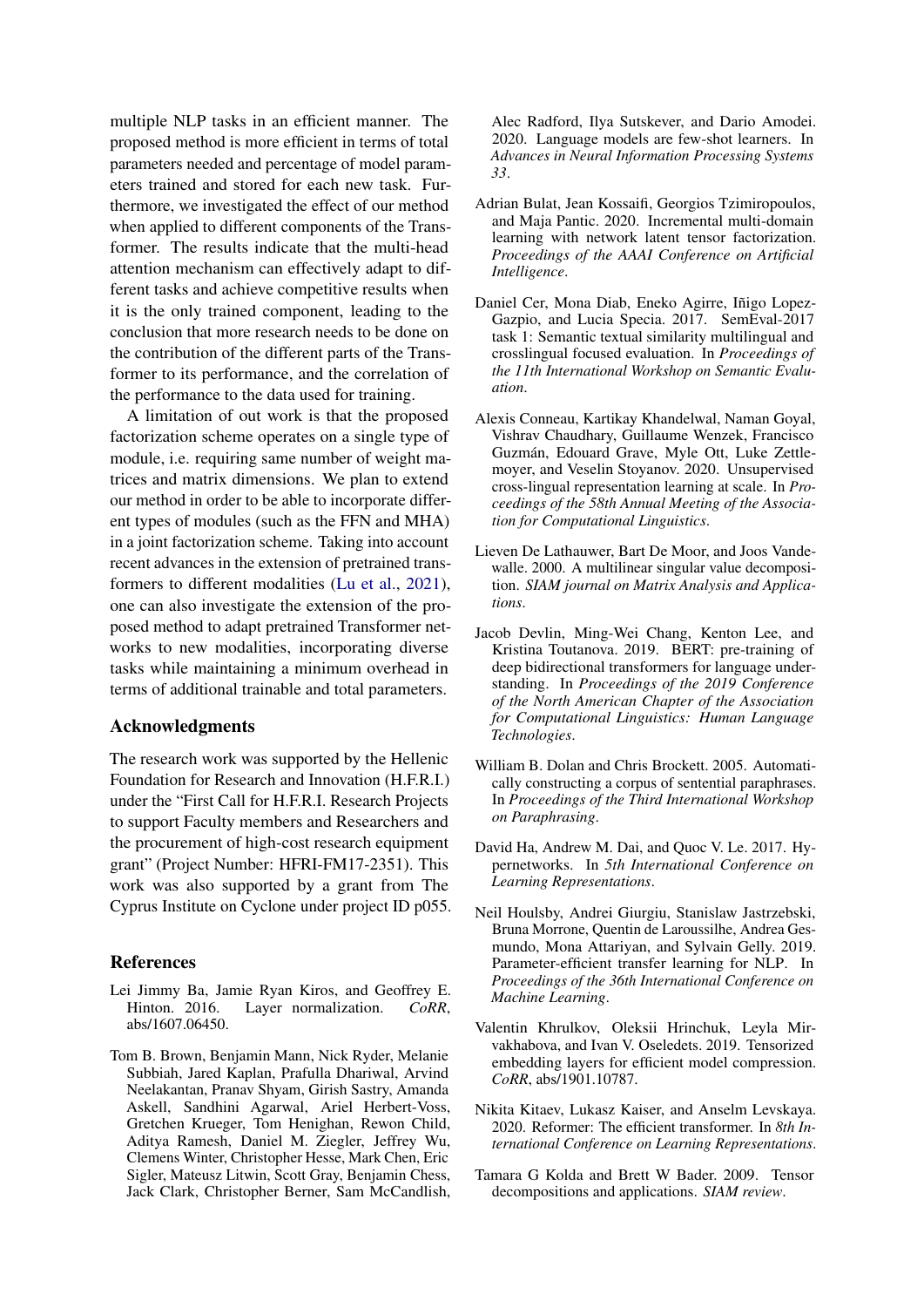- <span id="page-7-17"></span>Jean Kossaifi, Zachary C Lipton, Arinbjörn Kolbeinsson, Aran Khanna, Tommaso Furlanello, and Anima Anandkumar. 2020. Tensor regression networks. *Journal of Machine Learning Research*.
- <span id="page-7-18"></span>Jean Kossaifi, Yannis Panagakis, Anima Anandkumar, and Maja Pantic. 2019. Tensorly: Tensor learning in python. *Journal of Machine Learning Research*.
- <span id="page-7-21"></span>Hector J. Levesque, Ernest Davis, and Leora Morgenstern. 2012. The winograd schema challenge. In *Proceedings of the Thirteenth International Conference on Principles of Knowledge Representation and Reasoning*.
- <span id="page-7-2"></span>Xiaodong Liu, Pengcheng He, Weizhu Chen, and Jianfeng Gao. 2019a. Multi-task deep neural networks for natural language understanding. In *Proceedings of the 57th Conference of the Association for Computational Linguistics*.
- <span id="page-7-0"></span>Yinhan Liu, Myle Ott, Naman Goyal, Jingfei Du, Mandar Joshi, Danqi Chen, Omer Levy, Mike Lewis, Luke Zettlemoyer, and Veselin Stoyanov. 2019b. Roberta: A robustly optimized BERT pretraining approach. *CoRR*, abs/1907.11692.
- <span id="page-7-22"></span>Ilya Loshchilov and Frank Hutter. 2019. Decoupled weight decay regularization. In *7th International Conference on Learning Representations*.
- <span id="page-7-7"></span>Kevin Lu, Aditya Grover, Pieter Abbeel, and Igor Mordatch. 2021. Pretrained transformers as universal computation engines. *CoRR*, abs/2103.05247.
- <span id="page-7-14"></span>Alexander Novikov, Dmitry Podoprikhin, Anton Osokin, and Dmitry P. Vetrov. 2015. Tensorizing neural networks. In *Advances in Neural Information Processing Systems*.
- <span id="page-7-15"></span>Ivan V Oseledets. 2011. Tensor-train decomposition. *SIAM Journal on Scientific Computing*.
- <span id="page-7-13"></span>Yannis Panagakis, Jean Kossaifi, Grigorios G Chrysos, James Oldfield, Mihalis A Nicolaou, Anima Anandkumar, and Stefanos Zafeiriou. 2021. Tensor methods in computer vision and deep learning. *Proceedings of the IEEE*, 109(5):863–890.
- <span id="page-7-12"></span>Ethan Perez, Florian Strub, Harm De Vries, Vincent Dumoulin, and Aaron Courville. 2018. Film: Visual reasoning with a general conditioning layer. In *Proceedings of the AAAI Conference on Artificial Intelligence*.
- <span id="page-7-11"></span>Jonas Pfeiffer, Aishwarya Kamath, Andreas Rücklé, Kyunghyun Cho, and Iryna Gurevych. 2021. Adapterfusion: Non-destructive task composition for transfer learning. In *Proceedings of the 16th Conference of the European Chapter of the Association for Computational Linguistics*.
- <span id="page-7-5"></span>Jonas Pfeiffer, Andreas Rücklé, Clifton Poth, Aishwarya Kamath, Ivan Vulic, Sebastian Ruder, Kyunghyun Cho, and Iryna Gurevych. 2020a. Adapterhub: A

framework for adapting transformers. In *Proceedings of the 2020 Conference on Empirical Methods in Natural Language Processing: System Demonstrations*.

- <span id="page-7-10"></span>Jonas Pfeiffer, Ivan Vulic, Iryna Gurevych, and Se- ´ bastian Ruder. 2020b. MAD-X: An Adapter-Based Framework for Multi-Task Cross-Lingual Transfer. In *Proceedings of the 2020 Conference on Empirical Methods in Natural Language Processing*.
- <span id="page-7-1"></span>Colin Raffel, Noam Shazeer, Adam Roberts, Katherine Lee, Sharan Narang, Michael Matena, Yanqi Zhou, Wei Li, and Peter J. Liu. 2020. Exploring the limits of transfer learning with a unified text-to-text transformer. *Journal of Machine Learning Research*.
- <span id="page-7-20"></span>Pranav Rajpurkar, Jian Zhang, Konstantin Lopyrev, and Percy Liang. 2016. SQuAD: 100,000+ questions for machine comprehension of text. In *Proceedings of the 2016 Conference on Empirical Methods in Natural Language Processing*.
- <span id="page-7-4"></span>Sylvestre-Alvise Rebuffi, Hakan Bilen, and Andrea Vedaldi. 2017. Learning multiple visual domains with residual adapters. In *Advances in Neural Information Processing Systems*, volume 30. Curran Associates, Inc.
- <span id="page-7-3"></span>Amir Rosenfeld and John K. Tsotsos. 2020. Incremental learning through deep adaptation. *IEEE*.
- <span id="page-7-19"></span>Richard Socher, Alex Perelygin, Jean Wu, Jason Chuang, Christopher D Manning, Andrew Y Ng, and Christopher Potts. 2013. Recursive deep models for semantic compositionality over a sentiment treebank. In *Proceedings of the 2013 conference on empirical methods in natural language processing*.
- <span id="page-7-9"></span>Asa Cooper Stickland and Iain Murray. 2019. BERT and pals: Projected attention layers for efficient adaptation in multi-task learning. In *Proceedings of the 36th International Conference on Machine Learning*.
- <span id="page-7-23"></span>Yi Tay, Dara Bahri, Donald Metzler, Da-Cheng Juan, Zhe Zhao, and Che Zheng. 2020a. Synthesizer: Rethinking self-attention in transformer models. *CoRR*, abs/2005.00743.
- <span id="page-7-8"></span>Yi Tay, Zhe Zhao, Dara Bahri, Donald Metzler, and Da-Cheng Juan. 2020b. Hypergrid: Efficient multitask transformers with grid-wise decomposable hyper projections. *CoRR*, abs/2007.05891.
- <span id="page-7-16"></span>Andros Tjandra, Sakriani Sakti, and Satoshi Nakamura. 2017. Compressing recurrent neural network with tensor train. In *2017 International Joint Conference on Neural Networks*.
- <span id="page-7-6"></span>L. R. Tucker. 1963. Implications of factor analysis of three-way matrices for measurement of change. In C. W. Harris, editor, *Problems in measuring change.*, pages 122–137. University of Wisconsin Press, Madison WI.